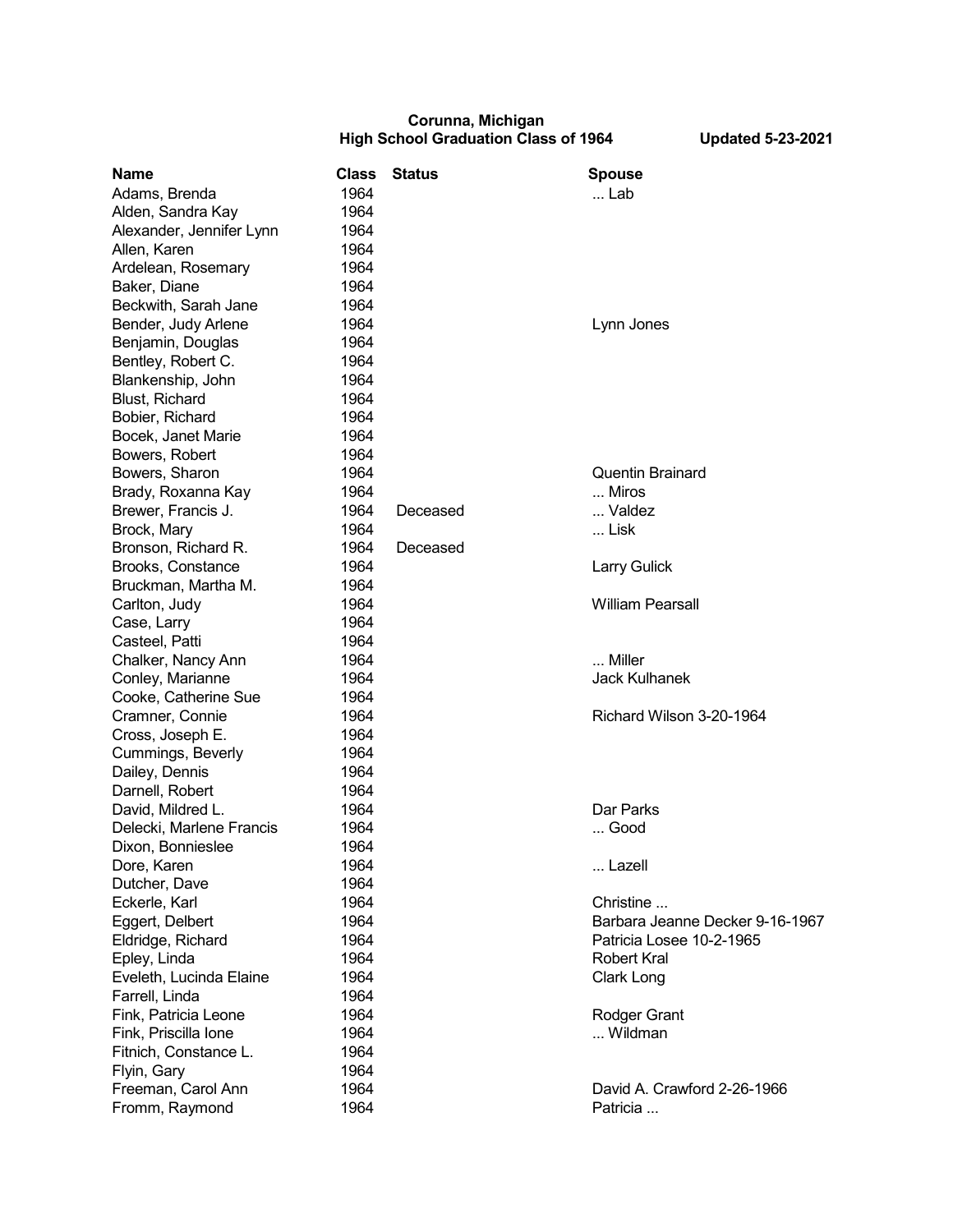| Fuller, John            | 1964 |                    |                          |
|-------------------------|------|--------------------|--------------------------|
| Gewirtz, Carole         | 1964 |                    |                          |
| Gewirtz, Connie         | 1964 |                    | <b>Richard Thornburg</b> |
| Gilliam, Judy           | 1964 |                    |                          |
| Greenman, Charles D.    | 1964 |                    |                          |
| Gulick, Larry           | 1964 |                    |                          |
| Gunsell, Floyd          | 1964 |                    |                          |
| Gurden, Trudy           | 1964 |                    | <b>William Mills</b>     |
| Hagan, Mary Lou         | 1964 |                    |                          |
| Harmon, James           | 1964 | Deceased 12-3-2009 |                          |
| Harris, Nell Ann        | 1964 |                    | <b>Earl Roberts</b>      |
| Haslop, Cynthia Yvonne  | 1964 |                    |                          |
| Hickey, Ronald E.       | 1964 |                    |                          |
| Hickmott, Charles Frank | 1964 | Deceased 1-4-2005  | Sharon Burkhardt 5-26-73 |
| Howard, David           | 1964 |                    |                          |
| Hulbert, Gerald         | 1964 |                    |                          |
| Inhulsen, Gerrard John  | 1964 |                    |                          |
| Jackson, Richard L.     | 1964 |                    | Susan                    |
| Jacobs, Sylvia K.       | 1964 |                    | Nations                  |
| Jelinek, Donald L.      | 1964 |                    |                          |
| Jensen, Sherry Lynn     | 1964 |                    |                          |
| Johnson, Bryce          | 1964 | Deceased 3-8-1993  | Mary                     |
| Joslin, Billie Lee      | 1964 |                    |                          |
| Katt, Walter            | 1964 |                    | Aleta                    |
| Kellogg, Marilyn        | 1964 |                    |                          |
| Kennedy, Bill           | 1964 |                    |                          |
| Kingsbury, Colin        | 1964 |                    |                          |
| Kinney, Kietha          | 1964 |                    |                          |
| Klepi, Richard          | 1964 |                    |                          |
| Kurrie, Harry A.        | 1964 |                    |                          |
| Lazell, Michael C.      | 1964 |                    |                          |
| Lecureux, Jim           | 1964 |                    |                          |
| Louch, Gary James       | 1964 |                    | Sue                      |
| Lucas, Donna            | 1964 |                    |                          |
| Lust, Wilhemina         | 1964 |                    |                          |
| Majzel, John W.         | 1964 |                    |                          |
| Malloy, Charles         | 1964 |                    |                          |
| Matecheck, Kathlene     | 1964 |                    |                          |
| McKone, Cathy           | 1964 |                    |                          |
| Mead, John              | 1964 |                    |                          |
| Misjak, James J.        | 1964 |                    |                          |
| Monroe, Patty Jolene    | 1964 |                    |                          |
| Mudget, Sheila Rae      | 1964 |                    |                          |
|                         | 1964 |                    | Robert E. Ralph Jr.      |
| Norcross, James         | 1964 |                    | Sheila                   |
| Ockerman, Frederick L.  | 1964 |                    |                          |
| Osburn, Susan           | 1964 |                    |                          |
| Pavka, Frank J. Jr.     |      | Deceased 6-17-1989 |                          |
| Perina, Nancy           | 1964 | Deceased 2-19-2020 |                          |
| Perina, Pat             | 1964 |                    | Bolt                     |
| Perkins, Bruce L.       | 1964 |                    |                          |
| Pesik, Sharon Ann       | 1964 |                    | Al Bronson (60)          |
| Randall, Suzette        | 1964 |                    |                          |
| Rourke, Micheline       | 1964 |                    |                          |
| Rowell, Donald L.       | 1964 |                    |                          |